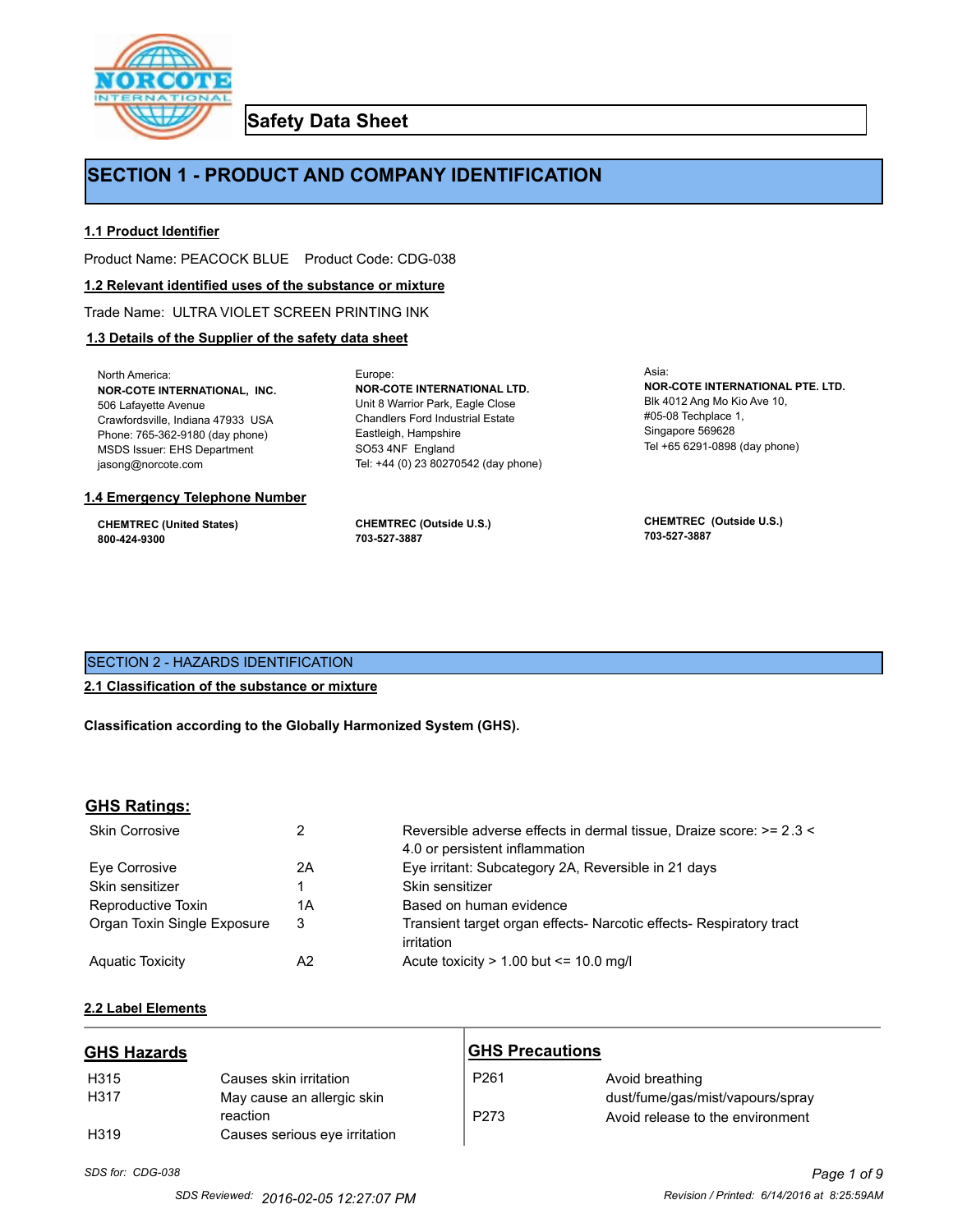| H336 | May cause drowsiness or<br>dizziness        | P <sub>280</sub>   | Wear protective gloves/protective<br>clothing/eye protection/face protection                                                               |
|------|---------------------------------------------|--------------------|--------------------------------------------------------------------------------------------------------------------------------------------|
| H360 | May damage fertility or the<br>unborn child | P363               | Wash contaminated clothing before<br>reuse                                                                                                 |
| H401 | Toxic to aguatic life                       | P302+P352          | IF ON SKIN: Wash with soap and water                                                                                                       |
|      |                                             | P304+P340          | IF INHALED: Remove victim to fresh air<br>and keep at rest in a position<br>comfortable for breathing                                      |
|      |                                             | P305+P351+P33<br>8 | IF IN EYES: Rinse continuously with<br>water for several minutes. Remove<br>contact lenses if present and easy to<br>do - continue rinsing |
|      |                                             | P333+P313          | If skin irritation or a rash occurs: Get<br>medical advice/attention                                                                       |

**Danger**



**EMERGENCY OVERVIEW:** Product is a liquid with mild acrylic odor that may be harmful if inhaled or swallowed. Product may cause serious damage to eyes, allergic skin reactions and irritation to respiratory system. Avoid breathing vapors. Avoid spillage to sewers or waterways.

# **ROUTES OF ENTRY:** Dermal, Inhalation, Ingestion

**ACUTE HEALTH EFFECTS:** Irritant to skin, eyes and respiratory tract. Effects may be delayed for several hours.

Respiratory System

**Skin Contact:** Potential irritant and can cause allergic skin reaction. Repeated or prolonged contact may cause sensitization.

**Eye Contact:** Liquid, vapors, or mists may cause eye irritation. Protect eyes from repeated or prolonged contact.

**Ingestion:** May be harmful if swallowed. Gastrointestinal tract irritation may result.

**Inhalation:** May be harmful if inhaled. May cause irritation to upper respiratory tract upon prolonged or repeated inhalation.

# **Effects of Overexposure**

**MEDICAL CONDITIONS AGGRAVATED BY EXPOSURE:** Repeated and prolonged overexposure may increase the potential for adverse health effects.

**CHRONIC HEALTH EFFECTS:** No additional information

# SECTION 3 - COMPOSITION / INFORMATION ON INGREDIENTS

# **3.2 Mixtures**

\*Note: The exact concentrations of the below listed chemicals are being withheld as a trade secret

| <b>Chemical Name</b>                              | <b>Percent</b><br>Weight | CAS#       | EC No.    | <b>Classification (GHS)</b> |
|---------------------------------------------------|--------------------------|------------|-----------|-----------------------------|
| Titanium dioxide                                  | 10.00 - 20.00 %          | 13463-67-7 |           | H335, H372                  |
| 1,6-Hexanediol<br>diacrylate                      | 10.00 - 20.00 %          | 13048-33-4 | 235-921-9 | H315, H319,<br>H317, H400   |
| Tripropylene glycol<br>diacrylate                 | $15.00 - 10.00 %$        | 42978-66-5 | 256-032-2 | H315, H319,<br>H317, H335   |
| 1-Propanone, 2-<br>hydroxy-2-methyl-1-<br>phenyl- | $1.00 - 5.00 %$          | 7473-98-5  |           | H302                        |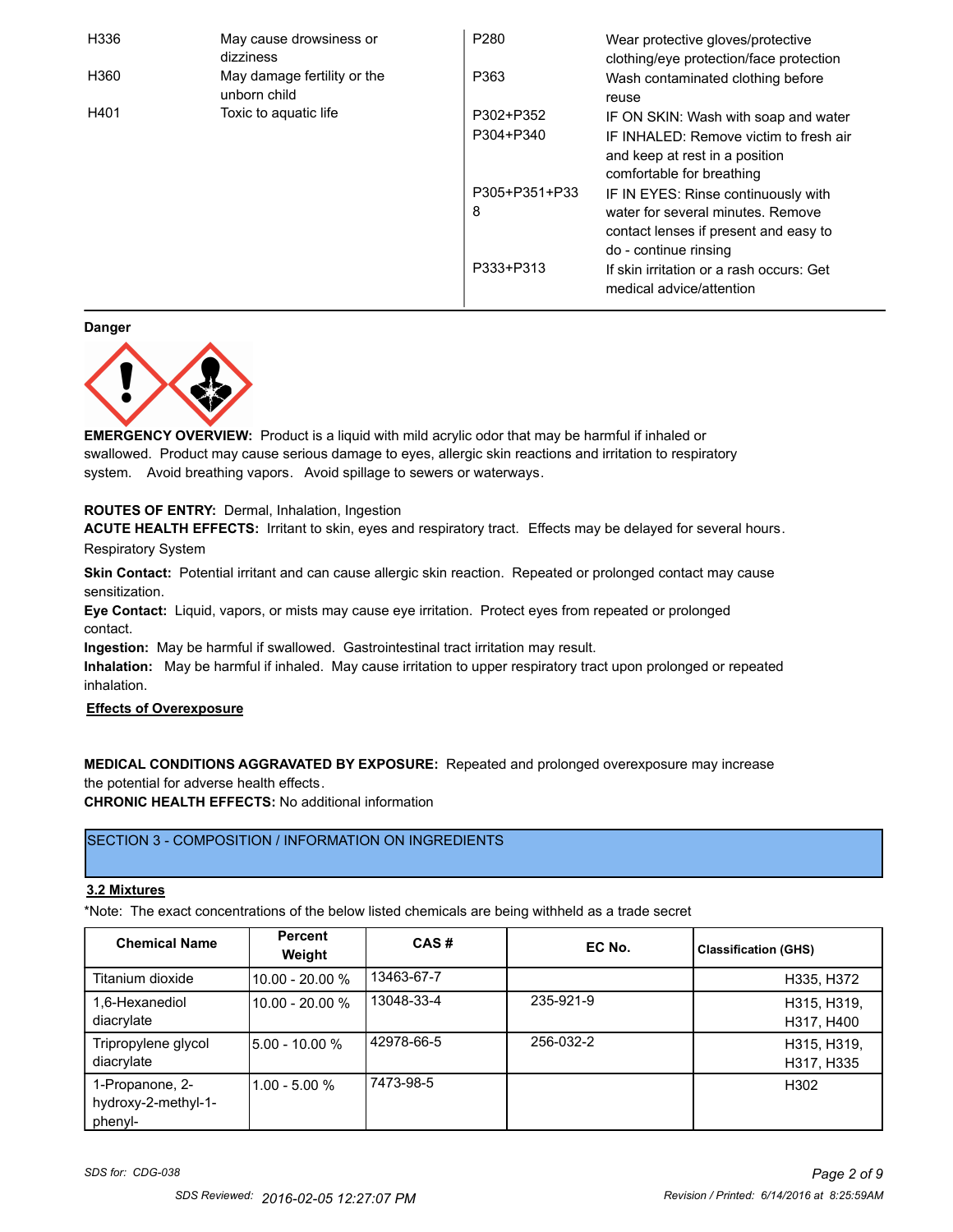# SECTION 4 - FIRST AID MEASURES

# **4.1 Description of first aid measures**

**INHALATION:** Move subject to fresh air and keep warm. If subject is not breathing, administer artificial respiration. If breathing is difficult, have qualified personnel administer oxygen and get medical attention .

**EYE CONTACT:** Flush the eye and under lids with warm water for 15 minutes. Remove any contact lenses during the flushing. Get immediate medical attention if symptoms persist.

**SKIN CONTACT:** Remove and isolate contaminated clothing and shoes. Remove excess material from skin with clean cloth. Flush skin with running lukewarm water. Wash affected areas using mild soap.

**INGESTION:** If appreciable quantities are swallowed, seek immediate medical attention. Do NOT induce vomiting. Never give anything by mouth to an unconscious person.

# SECTION 5 - FIRE FIGHTING MEASURES

# **5.1 Extinguising Media**

Evacuate area of all non-emergency personell. Firefighters must wear full emergency equipment with self contained breathing apparatus. At elevated temperatures hazardous polymerization may occur causing container rupture and in extreme cases, explosion. Fight fires from upwind and cool intact containers with water spray or stream at maximum range.

Flash Point: 100 C (212 F)

**FLAMMABLE/EXPLOSIVE LIMITS (Volume % in air):** Not established **EXTINGUISHING METHOD:** Water fog, carbon dioxide (CO2) or dry chemical

# **5.2 Special Hazards arising from the substance or mixture:**

Thermal decomposition can lead to release of irritating gases and vapors

# **5.3 Advice for firefighters**

# **Protective Equipment:**

Wear full emergency equipment with selfcontained breathing apparatus . Refer to Section 8

# **5.4 Additional Information**

 Heating causes a rise in pressue, risk of bursting and combustion Shut off sources of ignition Carbon monoxide and carbon dioxide may form upon combustion

**OSHA CLASSIFICATION:** Class IIIB Combustible

# SECTION 6 - ACCIDENTAL RELEASE MEASURES

# **6.1 Personal precautions, protective equipment and emergency procedures**

Remove all sources of ignition and ventilate area. Avoid skin and eye contact. Use respiratory protection.

# **6.2 Environmental precautions**

Avoid release to the environment. Local authorities should be advised if significant spillages cannot be contained

# **6.3 Methods and materials for containment and cleaning up**

 Absorb with inert materials such as dry clay or sand and place in closed container for disposal as solid waste in accordance with all applicable regulations.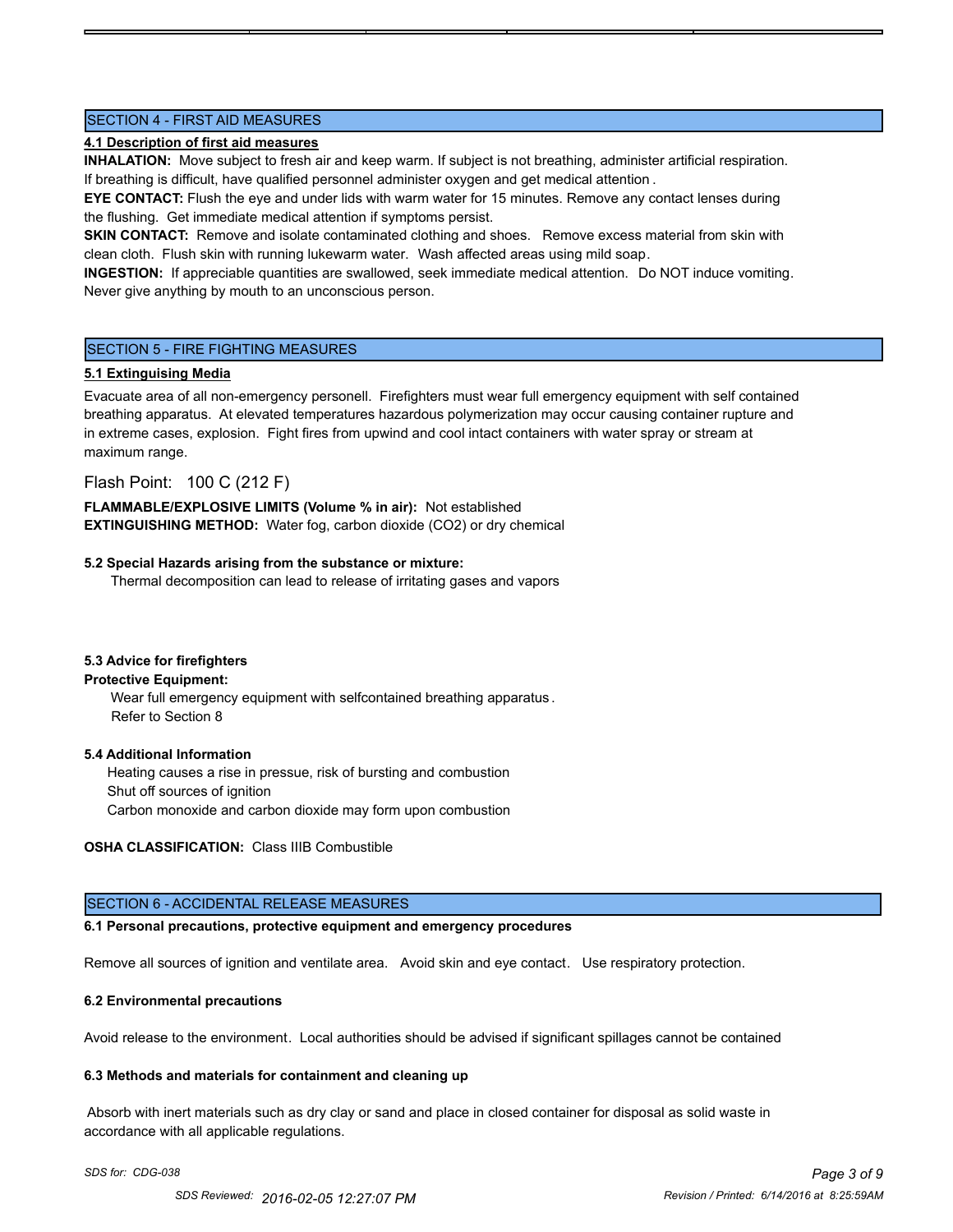# SECTION 7 - HANDLING AND STORAGE

# **7.1 Precautions for safe handling**

Avoid any unnecessary contact. Use protective clothing specified in Section 8.

### **7.2 Conditions for safe storage, including and incompatibilities**

Store away from heat and sunlight to prevent spontaneous polymerization. Store below 90° F (32° C). Protect containers from physical damage. Storage of containers should conform to flammable and combustible liquid regulations.

# **SECTION 8 - EXPOSURE CONTROLS / PERSONAL PROTECTION**

#### **8.1 Control parameters**

### **Exposure Limits:** Not established for mixture

| Chemical Name / CAS No.                                    | <b>OSHA Exposure Limits</b> | <b>ACGIH Exposure Limits</b> | <b>Other Exposure Limits</b> |
|------------------------------------------------------------|-----------------------------|------------------------------|------------------------------|
| Titanium dioxide<br>13463-67-7                             | 15 mg/m3 TWA (total dust)   | 10 mg/m3 TWA                 |                              |
| 1,6-Hexanediol diacrylate<br>13048-33-4                    |                             |                              |                              |
| Tripropylene glycol<br>diacrylate<br>42978-66-5            |                             |                              |                              |
| 1-Propanone, 2-hydroxy-2-<br>methyl-1-phenyl-<br>7473-98-5 |                             |                              |                              |

#### **8.2 Exposure Controls**

**VENTILATION:** Provide natural or mechanical ventilation to minimize exposure. If practical, use local mechanical exhaust ventilation at sources of air contamination.

**EYE PROTECTION:** Use splash-proof safety goggles or safety glasses that are ANSI approved to prevent eye contact. Eyewash availability is also recommended.

**HAND PROTECTION:** Use nitrile, butyl or other gloves that are resistant to chemicals in Section 2. Replace immediately if punctured or torn or when a change of appearance (color, elasticity, shape) occurs . A minimum of 0.45mm thick gloves for long duration exposure (up to 4 hours) or mechanical handling activities; single use, disposable gloves for short duration exposures not exceeding 30 minutes or where splashes are likely, are recommended.

**RESPIRATORY PROTECTION:** Use of NIOSH/MSHA approved respirators is recommended where exposure limits may be exceeded. Consult the respirator manufacturer for appropriate type and application. **SKIN PROTECTION:** Protective or disposable outer clothing is recommended.

**Environmental Exposure Controls:** Avoid release to the environment. The product should not be allowed to enter drains, water courses or the soil.

| <b>SECTION 9 - PHYSICAL AND CHEMICAL PROPERTIES</b> |                                                           |                       |                   |
|-----------------------------------------------------|-----------------------------------------------------------|-----------------------|-------------------|
|                                                     | 9.1 Information on basic physical and chemical properties |                       |                   |
| Appearance:                                         | Liguid with moderate<br>viscosity                         | Odor:                 | Mild Acrylic odor |
| Vapor Pressure:                                     | Not Established                                           | <b>Vapor Density:</b> | Heavier than Air  |
| pH:                                                 | Not Established                                           | Formula KG / Gal      | 4.90              |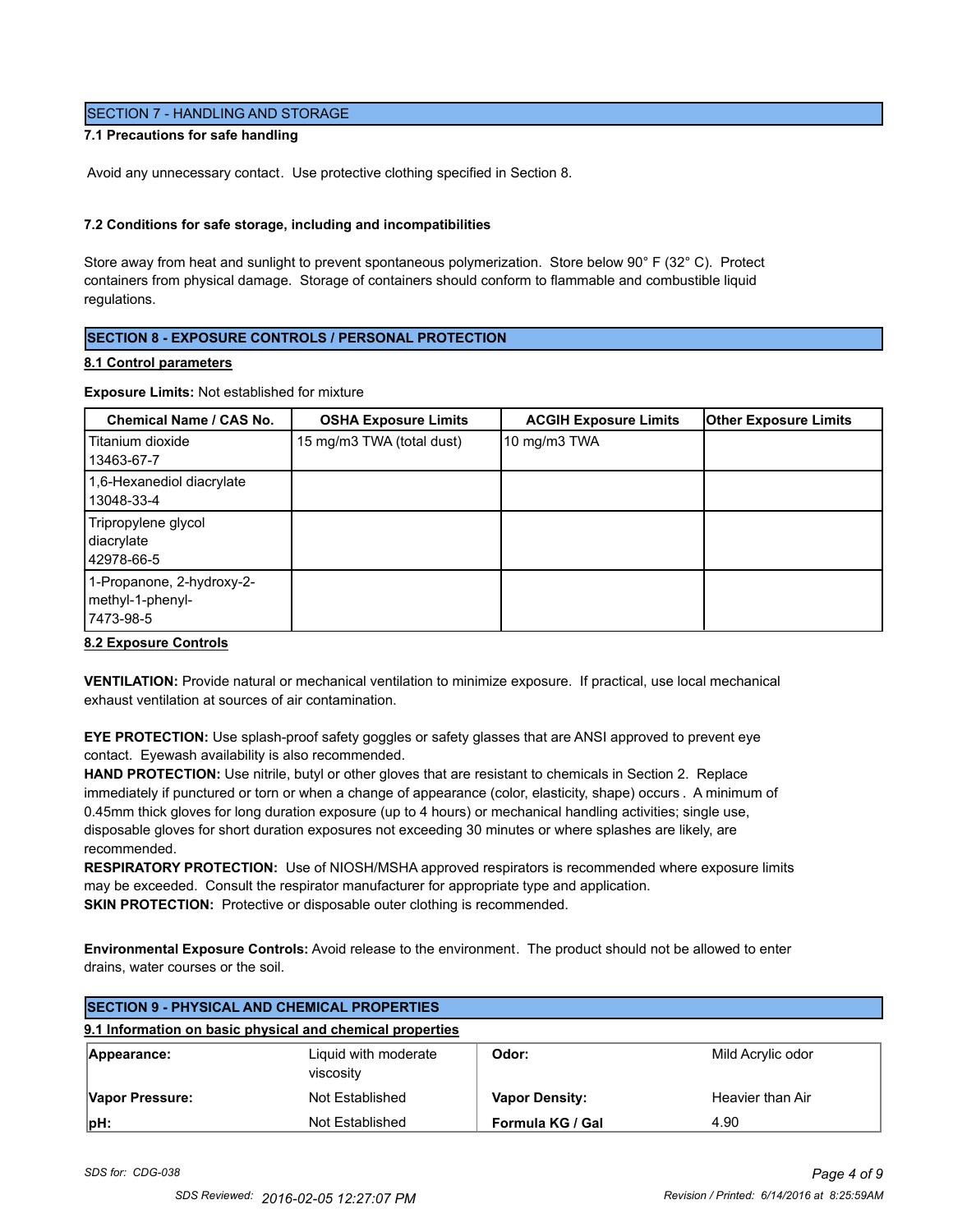| <b>Melting Point:</b>            | Not Available                  | <b>Freezing Point:</b>           | Not Available   |
|----------------------------------|--------------------------------|----------------------------------|-----------------|
| Solubility:                      | Not Soluble in Water           | <b>Boiling Range:</b>            | Not Available   |
| <b>Flash Point:</b>              | See section 5.1                | <b>Evaporation Rate:</b>         | <1              |
| <b>Flammability:</b>             | See Section 5.4                | <b>Explosive Limits:</b>         | See Section 5.4 |
| Viscosity:                       | See Certificate of<br>Analysis | <b>Specific Gravity (SG)</b>     | 1.294           |
| Grams VOC less water:            | $1\%$                          | <b>Partition Coefficient</b>     | Not Available   |
| <b>Auto-Ignition Temperature</b> | Not Available                  | <b>Decomposition Temperature</b> | Not Available   |

# **SECTION 10 - REACTIVITY / STABILITY HAZARD DATA**

# **10.1 Reactivity**

None known

# **10.2 Chemical Stability**

This material is stable under recommended storage and handling conditions.

# **10.3 Possibility of hazardous reaction**

Under certain conditions (excess temperatures and contamination) hazardous polymerization may occur. Avoid high temperature and contamination with foreign materials.

# **10.4 CONDITIONS TO AVOID:**

Excessive heat, ignition sources and contamination with dirt and other foreign materials.

# **10.5 Incompatible Materials:**

Avoid contamination or inappropriate mixing with strong oxidizing agents, peroxides, strongly caustic materials and metal corrosion products including rust. Do not expose to UV light during storage.

# **10.6 Hazardous decomposition products**

Thermal oxidation or pyrolysis (as in fire) may yield carbon dioxide, carbon monoxide and volatile organic fragments which are flammable, irritating or toxic.

# Hazardous polymerization will not occur.

# **SECTION 11 - TOXICOLOGICAL INFORMATION**

| <b>Component Toxicity:</b>                                                           |              |
|--------------------------------------------------------------------------------------|--------------|
| <b>Component Description</b><br>Oral, Dermal, Inhalation<br><b>Toxicity</b>          | Ecotoxocity: |
| Titanium dioxide                                                                     | N/A          |
| 1,6-Hexanediol diacrylate<br>Oral:5.00 g/kg (Rat)<br>Dermal: 3,600.00 µL/kg (Rabbit) | N/A          |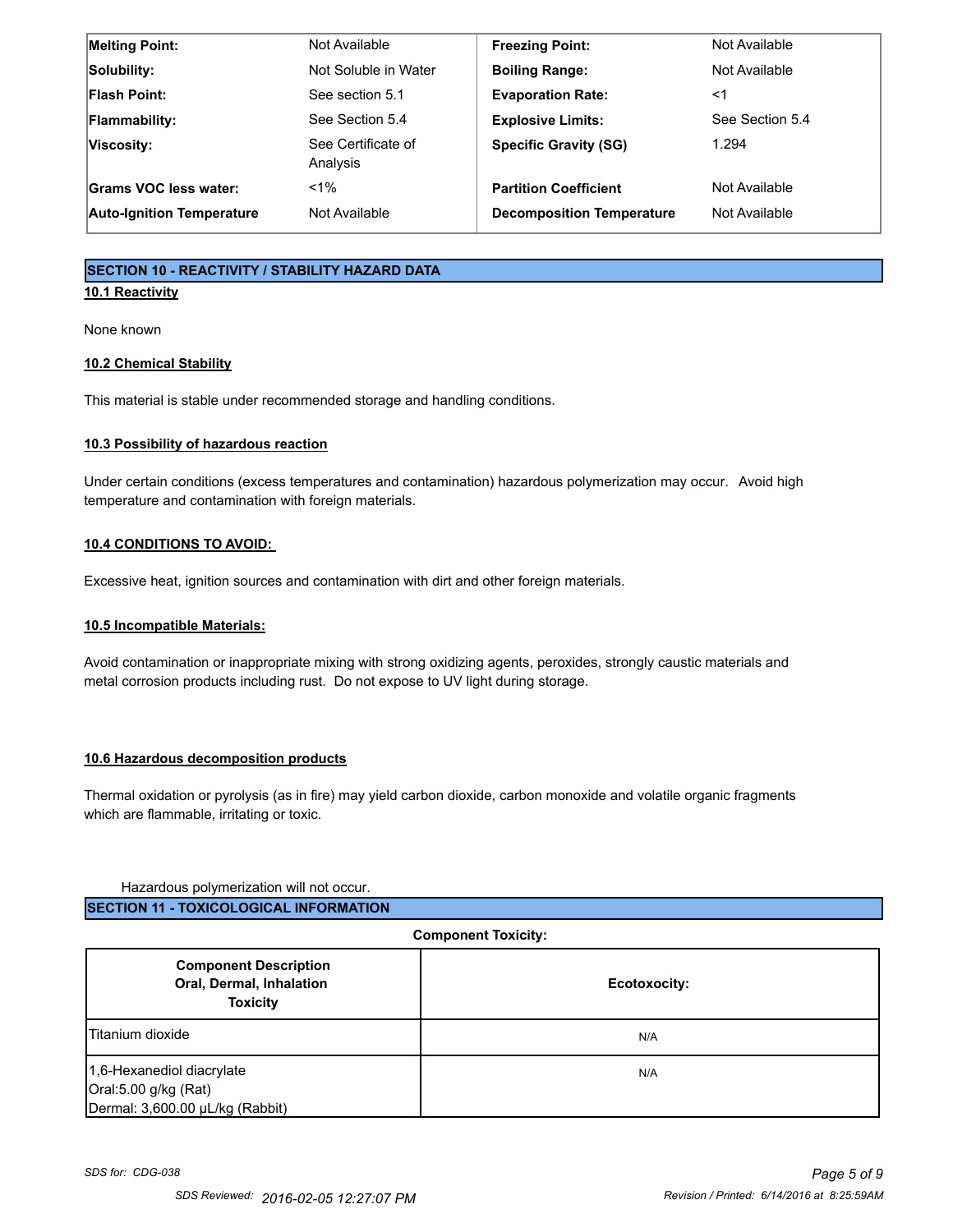| Tripropylene glycol diacrylate            | 48 Hr EC50 Daphnia magna: 88.7 mg/L          |
|-------------------------------------------|----------------------------------------------|
| Oral:3,000.00 mg/kg (Rat)                 | 72 Hr EC50 Desmodesmus subspicatus: >28 mg/L |
| 1-Propanone, 2-hydroxy-2-methyl-1-phenyl- | N/A                                          |

**TOXICOLOGICAL DATA:** Slightly Toxic by injestion. Prolonged or repeated exposure may result in sensitization. **LC50** - No additional information **LD50** - No additional information **MUTAGENICITY:** No additional information **REPRODUCTIVE EFFECTS:** No additional information **CARCINOGENICITY:**

Titanium dioxide: NIOSH: potential occupational carcinogen IARC: Possible human carcinogen OSHA: listed

Carcinogenicity:

# **SECTION 12 - ECOLOGICAL INFORMATION**

# **12.1 Toxicity**

No determination has been made on ecological impact. However, it is recommended to prevent contamination of the environment with this product, i.e. soil, landfills, drains, sewers, surface waters, etc.

# **12.2 Persistence and degradability**

No determination has been made on ecological impact. however, it is highly recommended to prevent contamination of the environment with this product, i.e. soil, landfills, drains, sewers, surface waters, etc

# **12.3 Bioaccumulative potential**

No determination has been made on ecological impact. However, it is highly recommended to prevent contamination of the environment with this product, i.e. soil, landfills, drains, sewers, surface waters, etc.

# **12.4 mobility in soil**

No determination has been made on ecological impact. However, it is highly recommended to prevent contamination of the environment with this product, e.i. soil, landfille, drains, sewers, surface waters, etc.

# **SECTION 13 - DISPOSAL CONSIDERATIONS**

# **13.1 Waste Water methods**

If material becomes a waste, it does not meet the criteria of a hazardous waste as defined under the Resource Conservation and Recovery Act (RCRA) 40 CFR 261 as supplied. Dispose of this material in accordance with all applicable federal, state, provincial, and local laws and regulations.

# **SECTION 14 - TRANSPORTATION INFORMATION**

Transport this product in accordance with all applicable laws and regulations . This product, as supplied, is not regulated nor classified as a hazardous material/dangerous good by United States Department of Transportation (DOT), the International Civil Aviation Organization (ICAO), the International Maritime Organization (IMO), the Canadian Transportation of Dangerous Goods Act (TDG), or the International Air Transport Association (IATA) .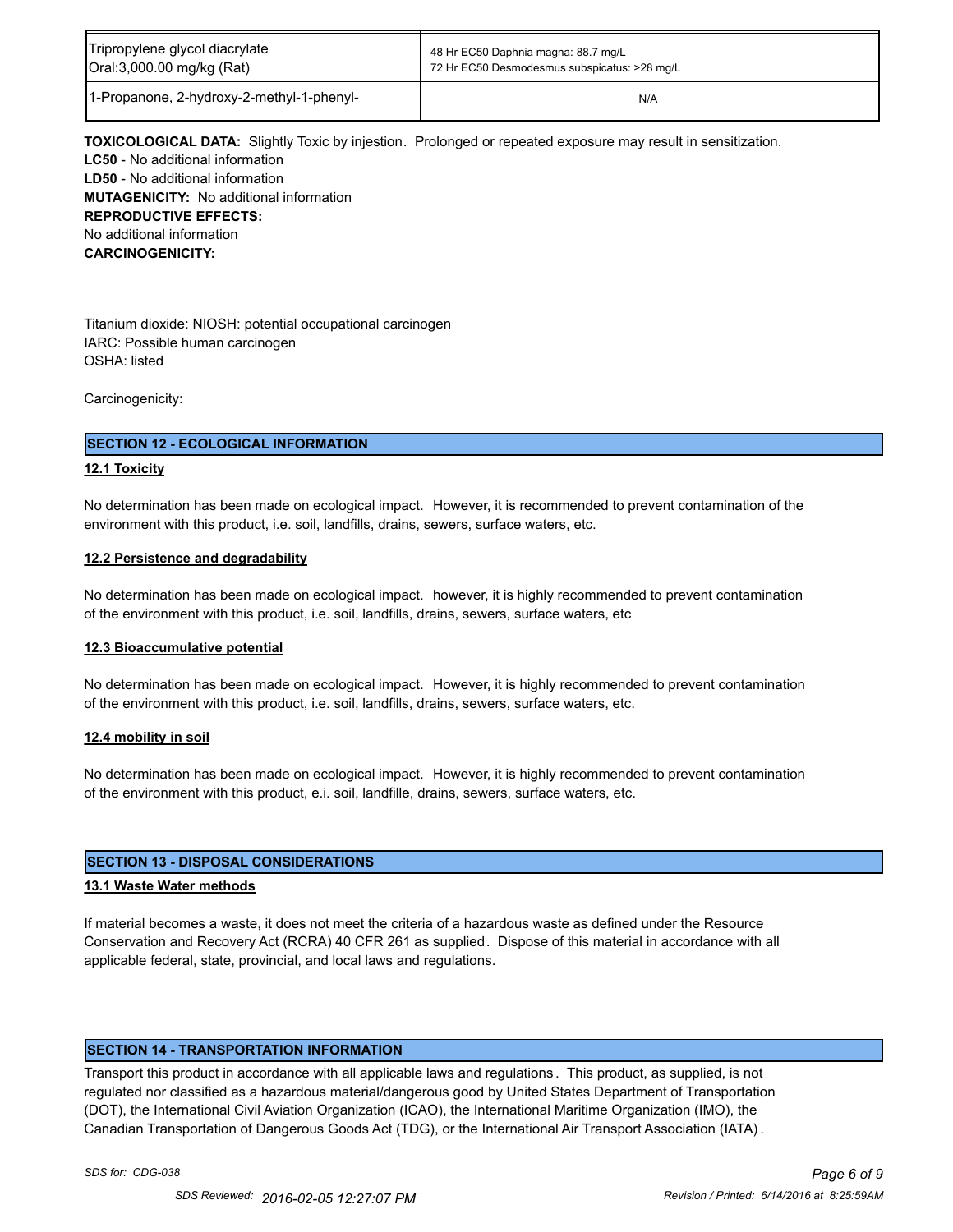# **14.2 UN Proper Shipping Name:** Not Applicable

**14.3 Transport Hazard Class:** Not Applicable **DOT (49 CFR)/IATA/IMDG Hazard Class:** Not Applicable

 **14.4 Packing Group:** Not Applicable

# **SECTION 15 - REGULATORY INFORMATION**

**15.1 Safety, Health and Environmental regulations / legislation specific for the substance or mixture**

This safety data sheet has been formatted to the best of our ability in accordance to Directive 67/548/EEC or Directive 1999/45EC, American National Standards Institute (ANSI) and contains hazard criteria and all information required by the Canadian Controlled Products Regulation (CPR) in regard to this product.

**Clean Air Act - Ozone Depleting Substances (ODS):** This product and its components do not contain Ozone Depleting Substances.

**Canadian Inventory Status:** Components of this product are currently listed on the Canadian Domestic Substance List (DSL) or the Canadian Non-Domestic Substance List (NDSL).

**Coalition of Northeastern Governors (CONEG):** This product meets the requirements of CONEG pertaining to heavy metals total content of no more than 100 PPM. No heavy metals are added as a part of the formulation, but raw materials may contain residual parts per million as naturally occurring elements.

**European Inventory Status:** Components of this product are listed on the European Inventory of Existing Commercial Substances (EINECS), the European List of Notified Chemical Substances (ELINCS), or are exempt from being listed.

**Food and Drug Administration (FDA) Food Packaging Status:** Components of this product have not been cleared by FDA for use in food packaging and/or other applications as an indirect food additive .

**European Union Directive 2011/65/EC Restriction of Hazardous Substances (RoHS):** This product is in compliance with the requirements of the RoHS2 Directive.

# **California Proposition 65 RTK:**

The following components of this mixture are listed under California Proposition 65:

Titanium dioxide 13463-67-7 10 to 20 % Carcinogen

If CAS numbers 13463-67-7 and/or 1333-86-4 are listed they are not supplied in respirable form.

**REACH** : This product is compliant with the registration of the REACH Regulation (EC) No. 1907/2006 as all its components are either excluded, exempt and/or preregistered.

The following Substances of Very High Concern are present (updated December 17, 2015 to review for the 168 SVHC)

- None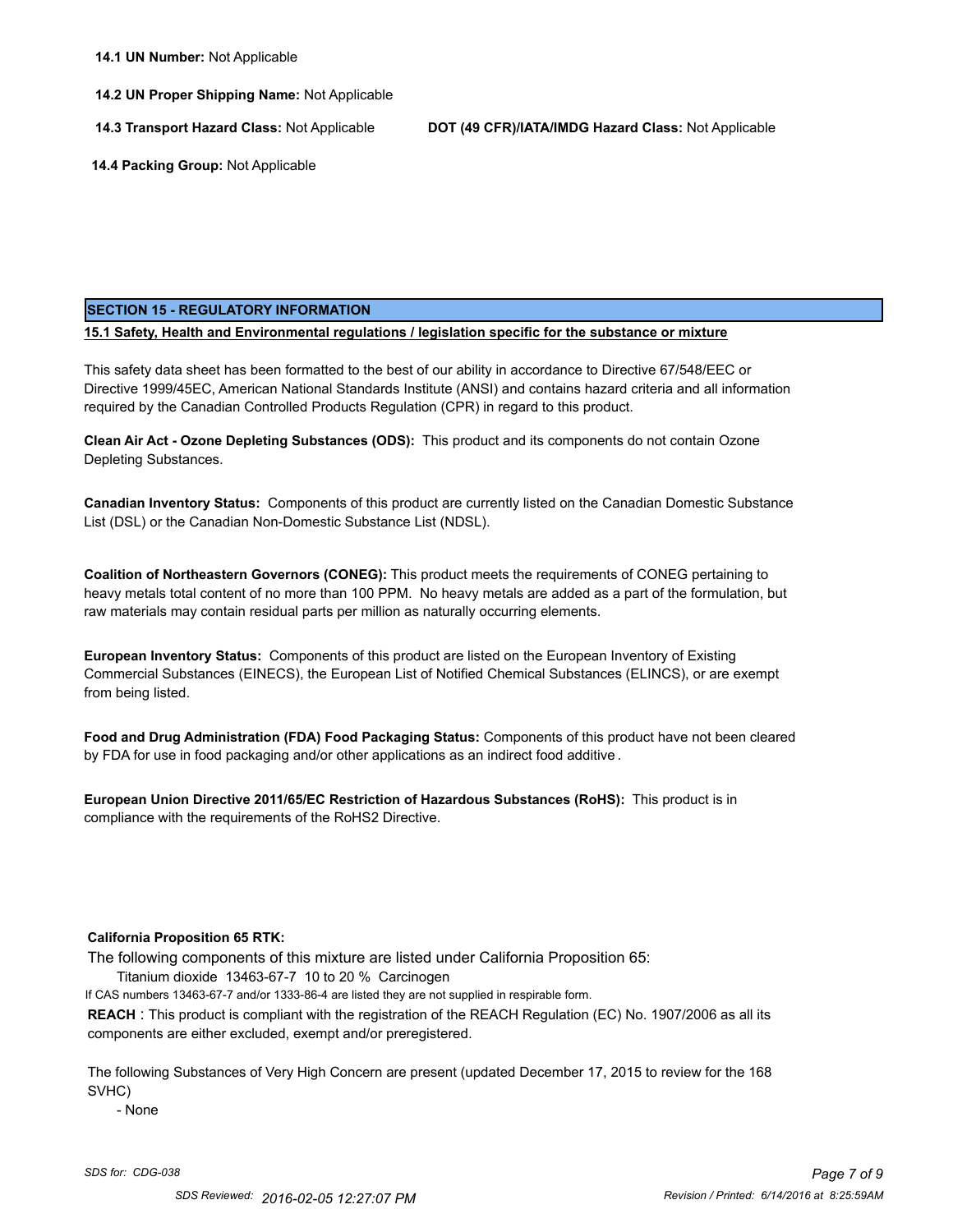- None

### **Superfund Amendments and Reauthorization Act of 1986 (SARA) Title III: Section 302:**

- None

### **Superfund Amendments and Reauthorization Act of 1986 (SARA) Title III: SARA 313:**

 This product contains the following components that are regulated under the Toxic Chemical Release Reporting requirements 40 CFR 372:

- None

### **Global Inventories:** The components of these products are listed in the following or exempt from listing:

| Europe (EINECS):     | Yes |
|----------------------|-----|
| USA (TSCA):          | Yes |
| Canada (DSL):        | Yes |
| Japan (ENCS):        | Yes |
| Philippines (PICCS): | Yes |
| China (IECSC):       | Yes |
| Australia (AICS):    | Yes |
| Korea (KECI):        | Yes |
| New Zealand (NZloC): | Yes |
| Taiwan (ECSI):       | Yes |

# **SECTION 16 - OTHER INFORMATION**

**Hazardous Material Information System (HMIS) National Fire Protection Association (NFPA)**



**\* = Chronic Health Hazard 0 = INSIGNIFICANT 2 = MODERATE 3 = HIGH** Special





**HMIS® ratings** are a registered trade and service mark of the National Paint and Coatings Association with the following scale:

- \* = Chronic health effect PPE Index
- 4 = Severe Hazard A = Safety Glasses
- $3 =$  Serious Hazard  $B =$  Safety Glasses and Gloves
- 2 = Moderate Hazard C = Safety Glasses, Gloves and Protective Apron
- 1 = Slight Hazard D = Face Shield, Gloves and Protective Apron
- 0 = Minimal Hazard E = Safety Glasses, Gloves and Respirator

# **Definitions**

- TWA Time Weighted Average
- TLV Threshold Limit Value
- STEL Short Term Exposure Limit
- CAS# Chemical Abstract Service Number
- NTP National Toxicology Program
- PEL Permissible Exposure Limit
- IARC International Agency for Research on Cancer